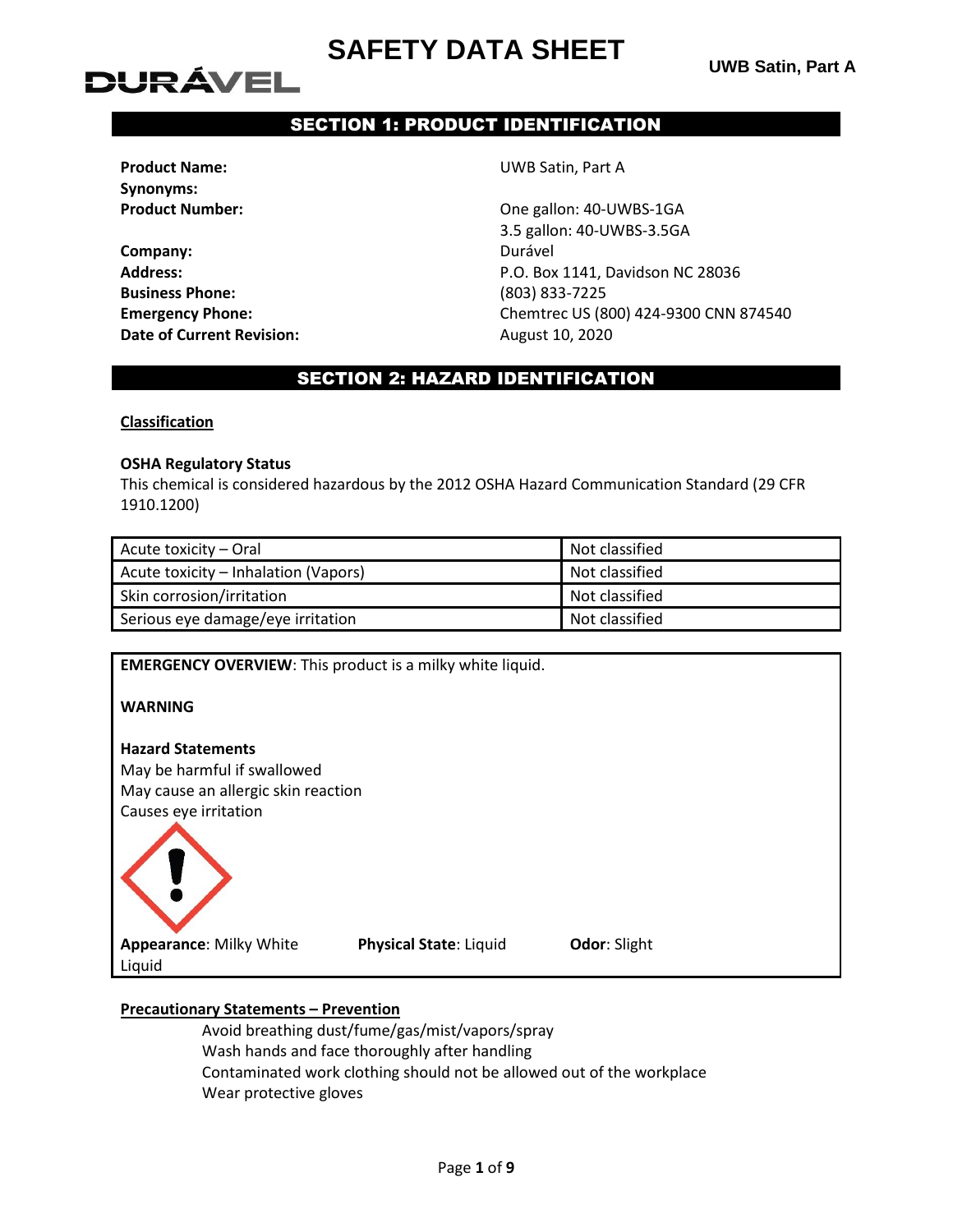# **DURÁVEL**

### **Precautionary Statements – Response**

IF IN EYES: Rinse cautiously with water for several minutes. Remove contacts, if present and easy to do. Continue rinsing. If eye irritation persists: Get medical advice/attention IF SWALLOWED: Immediately call a POISON CONTROL CENTER/doctor IF ON SKIN: Wash with plenty of soap and water. If skin irritation occurs: Get medical advice or attention. Take off contaminated clothing and wash before reuse IF INHALED: Remove person to fresh air and keep comfortable for breathing. Call a POISON CENTER/doctor if you feel unwell.

### **Precautionary Statements – Storage**

Store in a well-ventilated place. Keep container tightly closed. Keep from freezing.

### **Precautionary Statements – Disposal**

Dispose of contents/container in accordance with local/regional/national regulations.

### **Hazards not otherwise classified (HNOC)**

May cause skin irritation.

## SECTION 3: COMPOSITION AND INFORMATION ON INGREDIENTS

### **Substance**

This product contains no reportable hazardous ingredients.

## SECTION 4: FIRST-AID MEASURES

### **Description of First Aid Measures**

| <b>General Advice</b> | Move out of the dangerous area. Consult a physician. Provide this<br>Safety Data Sheet to the doctor in attendance.                                                                                                       |
|-----------------------|---------------------------------------------------------------------------------------------------------------------------------------------------------------------------------------------------------------------------|
| <b>Eye Contact</b>    | IF IN EYES: Rinse cautiously with water for several minutes. Remove<br>contact lenses, if present and easy to do. Continue rinsing. If eye<br>irritation persists: Get medical advice/attention.                          |
| <b>Skin Contact</b>   | IF ON SKIN: Wash off with soap and plenty of water. If skin irritation<br>occurs: Get medical advice or attention.                                                                                                        |
| <b>Inhalation</b>     | IF INHALED: Remove victim to fresh air and keep at rest in a<br>position comfortable for breathing. If breathing is irregular or<br>stopped, administer artificial respiration. If symptoms persist, call a<br>physician. |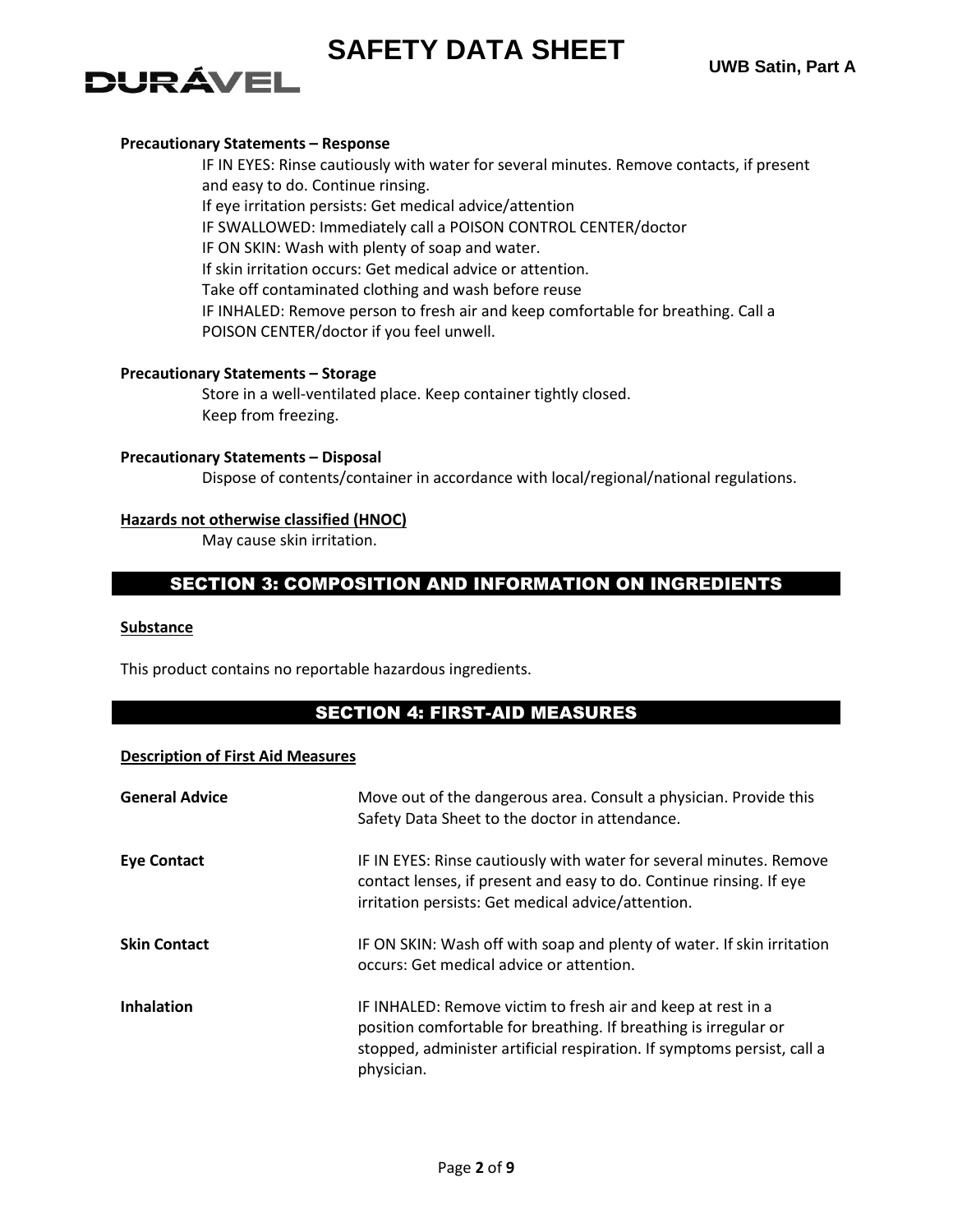



| Ingestion                                                                  | IF SWALLOWED: Immediately call a POISON CENTER or<br>doctor/physician. Do NOT induce vomiting. Never give anything by<br>mouth to an unconscious person. |  |
|----------------------------------------------------------------------------|----------------------------------------------------------------------------------------------------------------------------------------------------------|--|
| Most important symptoms and effects, both acute and delayed                |                                                                                                                                                          |  |
| <b>Symptoms</b>                                                            | Eye, Skin, and Respiratory Irritation.                                                                                                                   |  |
| Indication of any immediate medical attention and special treatment needed |                                                                                                                                                          |  |
| <b>Note to Physicians</b>                                                  | Treat symptomatically. For additional information, see Safety Data<br>Sheet.                                                                             |  |

## SECTION 5: FIRE-FIGHTING MEASURES

#### **Suitable Extinguishing Media**

Product is not combustible. Use water spray (fog), alcohol-resistant foam, dry chemical, or carbon dioxide for surrounding fire.

| Unsuitable extinguishing media                                                                             | Not Applicable                 |
|------------------------------------------------------------------------------------------------------------|--------------------------------|
| Specific hazards arising from the chemical<br>None Known                                                   |                                |
| <b>Hazardous combustion products</b>                                                                       | Carbon oxides                  |
| <b>Explosion Data</b><br><b>Sensitivity to Mechanical Impact</b><br><b>Sensitivity to Static Discharge</b> | Not available<br>Not sensitive |

### **Protective equipment and precautions for firefighters**

Wear self-contained breathing apparatus and protective suit.

## SECTION 6: ACCIDENTAL RELEASE MEASURES

#### **Personal precautions, protective equipment and emergency procedures**

| <b>Personal Precautions</b>      | In case of spill wear appropriate personal protective equipment<br>during any cleanup and response activities. Avoid skin contact and<br>inhalation. |
|----------------------------------|------------------------------------------------------------------------------------------------------------------------------------------------------|
| <b>Environmental Precautions</b> |                                                                                                                                                      |
| <b>Environmental precautions</b> | Prevent further leakage or spillage if safe to do so. Do not allow<br>product to enter any drains or waterways.                                      |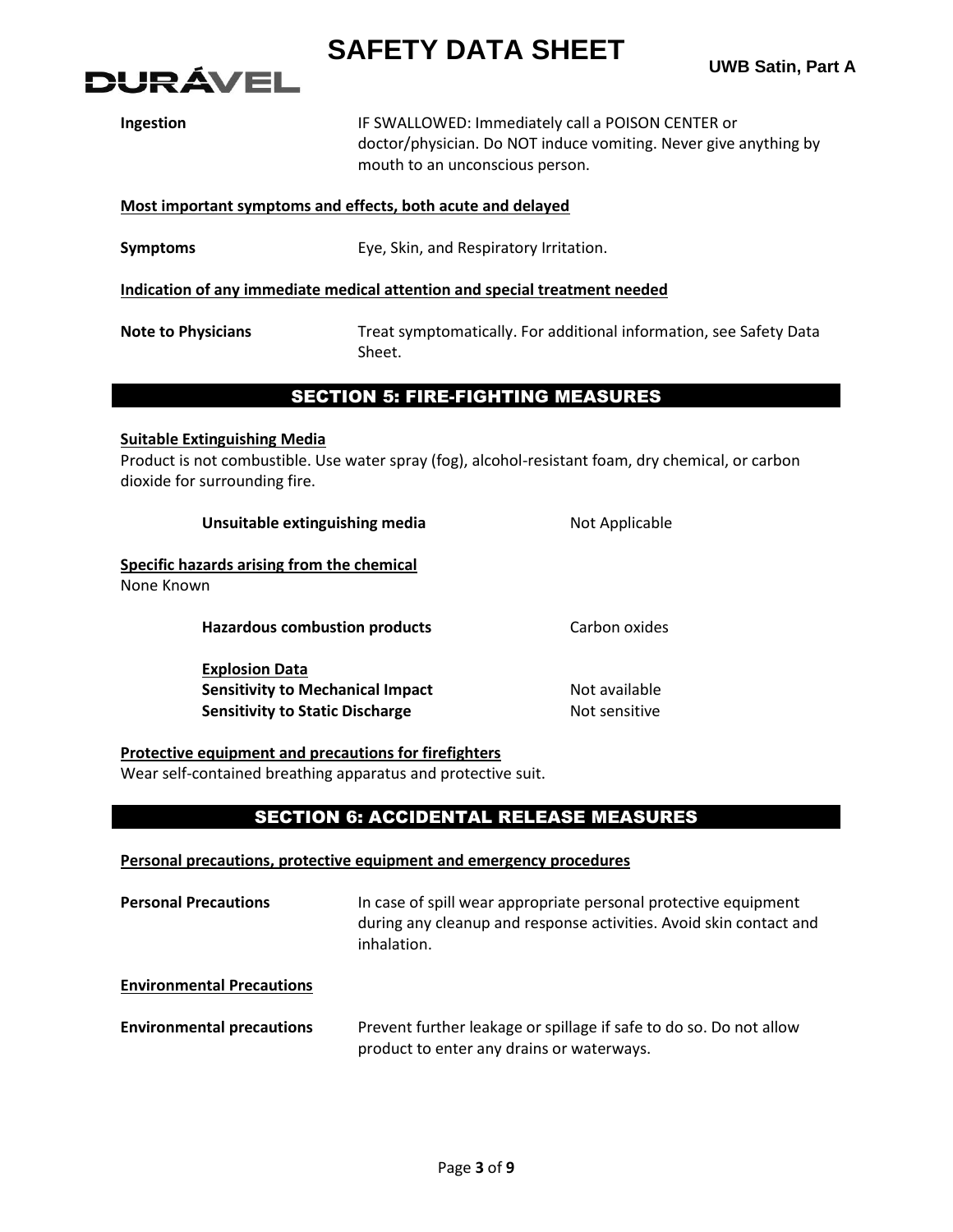# DI IRÁVEI

### **Methods and material for containment and cleaning up**

| <b>Methods for containment</b> | Dike and contain spill with inert absorbent materials. Soak up with<br>inert material and dispose of as hazardous waste. Keep in suitable,<br>closed containers for disposal. |
|--------------------------------|-------------------------------------------------------------------------------------------------------------------------------------------------------------------------------|
| Methods for cleaning up        | Pick up and transfer to properly labeled containers.                                                                                                                          |

## SECTION 7: HANDLING AND STORAGE

#### **Precautions for safe handling**

**Advice for safe handling** Avoid contact with skin and eyes. Avoid inhalation of vapor or mist.

### **Conditions for safe storage, including any incompatibilities**

**Storage Conditions** Keep at a temperature not exceeding 38 Degrees C (100 Degrees F). Do not allow material to freeze. Keep container tightly closed in a dry and well-ventilated place. Containers which are opened must be carefully resealed and kept upright to prevent leakage.

### **Incompatible Materials** None known

## SECTION 8: EXPOSURE CONTROLS – PERSONAL PROTECTION

### **Control parameters**

**Exposure Guidelines** Not Available

### **Appropriate engineering controls**

**Engineering Controls General/Local Ventilation Recommended** 

### **Individual protection measures, such as personal protective equipment**

| Eye/face protection           | Wear safety glasses with side shields (or goggles).                                                                                                                                                                                                                      |
|-------------------------------|--------------------------------------------------------------------------------------------------------------------------------------------------------------------------------------------------------------------------------------------------------------------------|
| Skin and body protection      | Wear impervious protective clothing, including boots,<br>gloves, lab coat, apron or coveralls, as appropriate, to<br>prevent skin contact. Wear chemical resistant gloves at<br>minimum. Wash skin immediately upon contact. Wash<br>hands at mealtime and end of shift. |
| <b>Respiratory protection</b> | Use respiratory protection unless adequate local exhaust<br>ventilation is provided, or exposure assessment<br>demonstrates that exposures are within recommended<br>exposure guidelines. Where concentrations are above                                                 |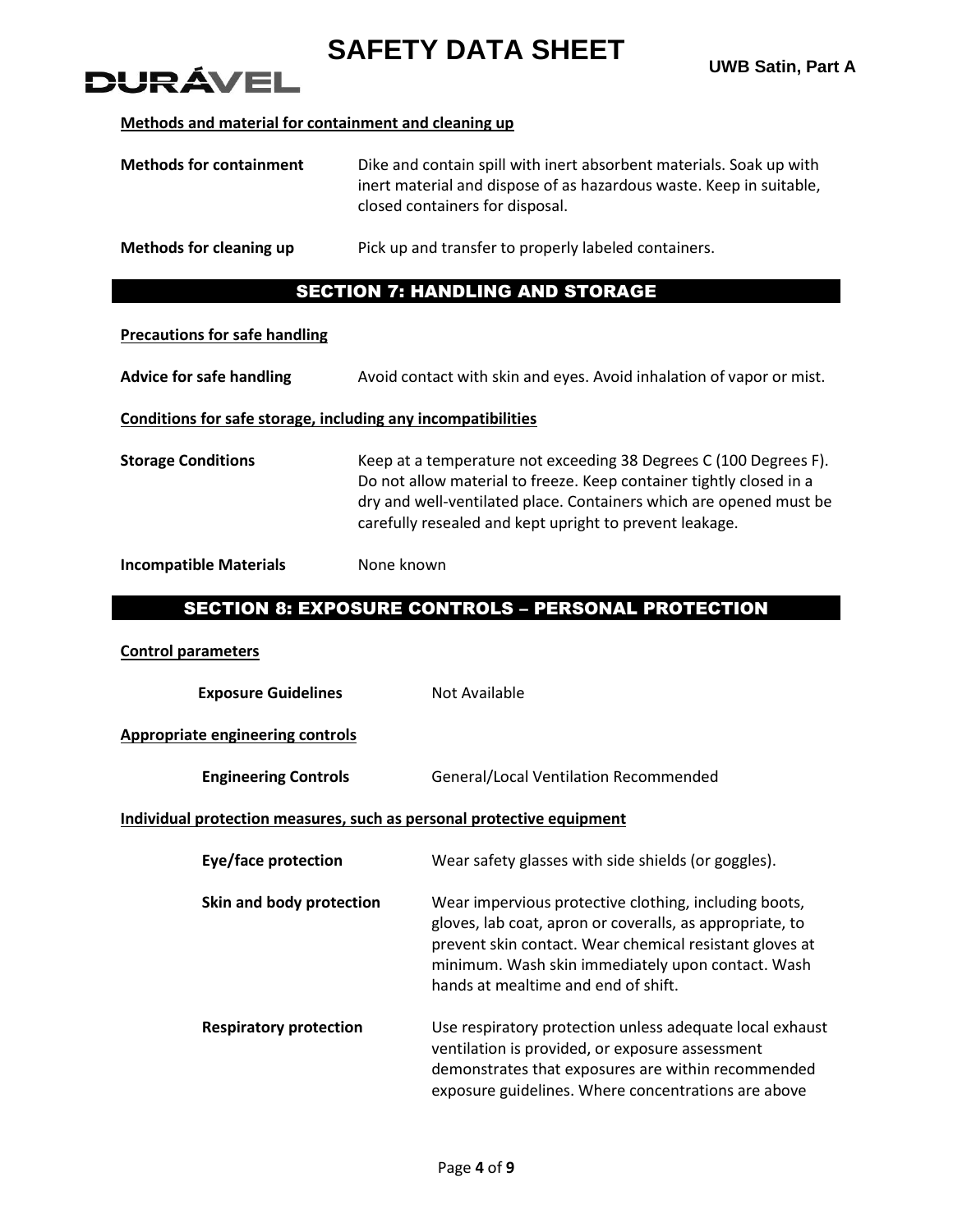**UWB Satin, Part A**

recommended limits or are unknown, appropriate respiratory protection should be worn. Follow OSHA respirator regulations (29 CFR 1910.134) and use NIOSH/MSHA approved respirators.

**DURÁVEL** 

**General Hygiene Considerations** Handle in accordance with good industrial hygiene and safety practice. Wash hands before and after breaks and at the end of the work day.

## SECTION 9: PHYSICAL AND CHEMICAL PROPERTIES

### **Information on basic physical and chemical properties**

| <b>Physical State</b>              | Liquid                  | Odor                  | Slight            |
|------------------------------------|-------------------------|-----------------------|-------------------|
| Appearance                         | Milky White             | <b>Odor Threshold</b> | No data available |
|                                    | Liquid                  |                       |                   |
| Color                              | White                   |                       |                   |
|                                    |                         |                       |                   |
| Property                           | <b>Values</b>           | <b>Remarks/Method</b> |                   |
| pH                                 | <b>Not Relevant</b>     |                       |                   |
| Melting point/freezing point       | Not Applicable/<br>32°F |                       |                   |
| <b>Boiling point/Boiling range</b> | 100°C                   |                       |                   |
| <b>Flash point</b>                 | >248°C (478°F)          | CC (closed cup)       |                   |
| <b>Evaporation rate</b>            | Not Available           |                       |                   |
| <b>Flammability (solid, gas)</b>   | Not Relevant            |                       |                   |
| <b>Flammability Limit in Air</b>   |                         |                       |                   |
| <b>Upper flammability limit:</b>   | Not Available           |                       |                   |
| Lower flammability limit:          | <b>Not Available</b>    |                       |                   |
| Vapor pressure                     | Not Available           |                       |                   |
| <b>Vapor density</b>               | <b>Not Available</b>    |                       |                   |
| <b>Relative density</b>            | 1.08 @ 70°F             |                       |                   |
| <b>Water solubility</b>            | Soluble in water        |                       |                   |
| Solubility in other solvents       | Not Available           |                       |                   |
| <b>Partition coefficient</b>       | Not Available           |                       |                   |
| <b>Autoignition temperature</b>    | <b>Not Available</b>    |                       |                   |
| <b>Decomposition temperature</b>   | <b>Not Available</b>    |                       |                   |
| <b>Kinematic viscosity</b>         | <b>Not Available</b>    |                       |                   |
| <b>Dynamic viscosity</b>           | <b>Not Available</b>    |                       |                   |
| <b>Explosive properties</b>        | Not Available           |                       |                   |
| <b>Oxidizing properties</b>        | Not Available           |                       |                   |
| <b>Other Information</b>           |                         |                       |                   |
| <b>Softening point</b>             | Not Relevant            |                       |                   |
| <b>Molecular weight</b>            | <b>Not Available</b>    |                       |                   |
| VOC Content (%)                    | < 100 g/L (Mixed        |                       |                   |
|                                    | A&B                     |                       |                   |
| <b>Density</b>                     | <b>Not Available</b>    |                       |                   |
|                                    |                         |                       |                   |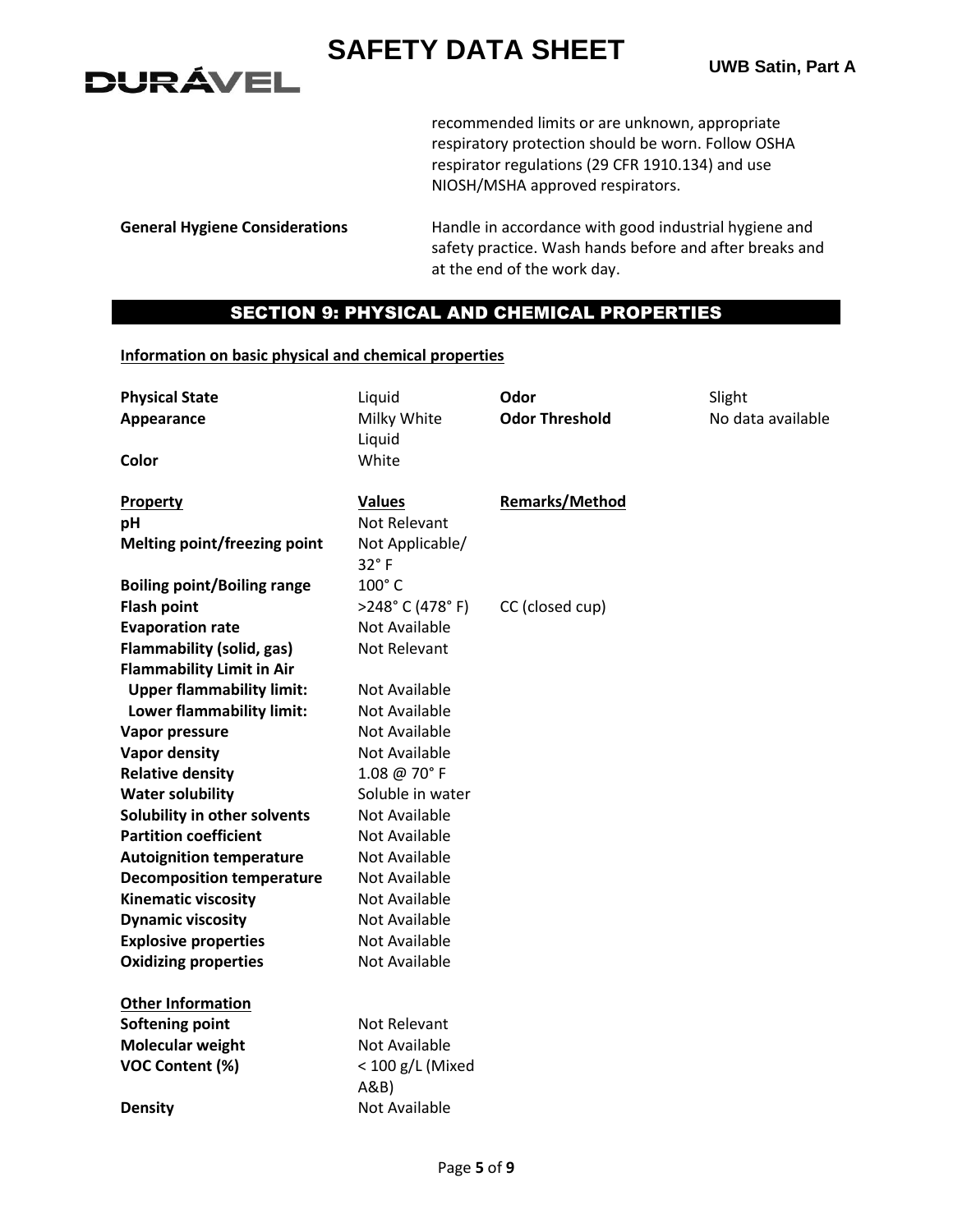



**Bulk Density** Not Available

# SECTION 10: STABILITY AND REACTIVITY

**Reactivity** Not Available

# **Chemical stability**

Stable

# **Possibility of Hazardous Reactions**

No data available

#### **Conditions to avoid** None known

# **Incompatible materials**

None known

### **Hazardous Decomposition Products**

Carbon oxides

# SECTION 11: TOXICOLOGICAL INFORMATION

### **Information on likely routes of exposure**

### **Product Information**

| <b>Inhalation</b>   | Direct contact and vapor inhalation |
|---------------------|-------------------------------------|
| Eye contact         | Direct contact                      |
| <b>Skin contact</b> | Direct contact                      |
| Ingestion           | Direct contact                      |

### **Information on toxicological effects**

**Symptoms Ingestion may cause nausea, vomiting and diarrhea.** Exposure causes mild skin irritation. Exposure causes eye irritation. Depending on concentration of residual monomers (typically <0.1%), vapors can collect above the liquid in closed containers. These vapors may result in eye and upper respiratory tract irritation.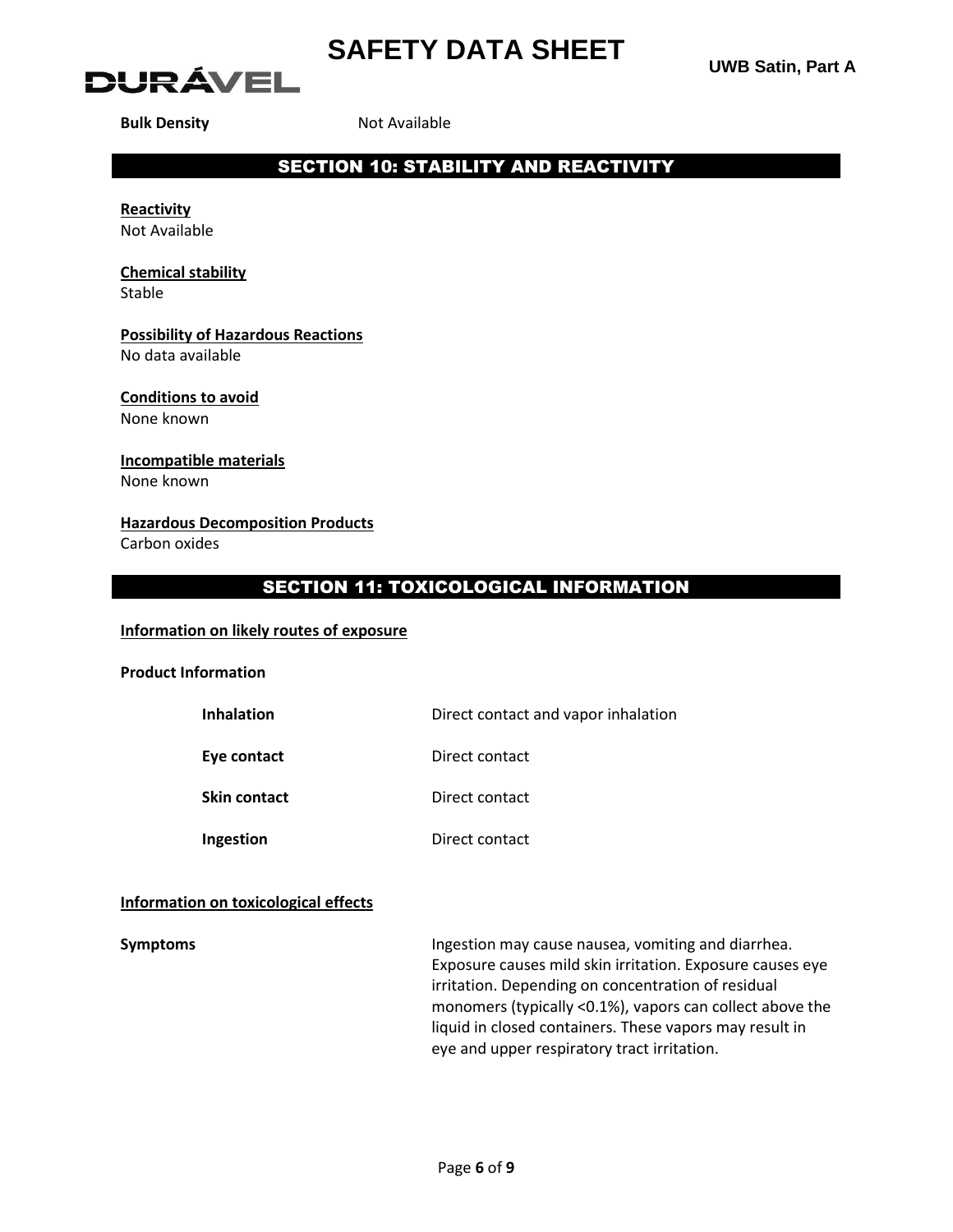# DURÁVEI

### **Delayed and immediate effects as well as chronic effects from short and long-term exposure**

| <b>Skin corrosion/irritation</b>  | Irritating to skin                                                                                        |
|-----------------------------------|-----------------------------------------------------------------------------------------------------------|
| Serious eye damage/eye irritation | Irritating to eyes                                                                                        |
| <b>Irritation</b>                 | Irritating to eyes, respiratory system and skin.                                                          |
| <b>Sensitization</b>              | No data available                                                                                         |
| <b>Germ cell mutagenicity</b>     | No data available                                                                                         |
| Carcinogenicity                   | This product does not contain any carcinogens or<br>potential carcinogens as listed by OSHA, IARC or NTP. |
| <b>Reproductive toxicity</b>      | Not Available                                                                                             |
| <b>STOT - single exposure</b>     | Not Available                                                                                             |
| <b>STOT - repeated exposure</b>   | Not Available                                                                                             |
| <b>Aspiration hazard</b>          | Not Available                                                                                             |

## SECTION 12: ECOLOGICAL INFORMATION

**Toxicity**

**Aquatic toxicity:** Material is expected to be harmful to aquatic organisms. May cause long-term adverse effects in the aquatic environment.

**Ecotoxical toxicity:** No data available

**Persistence and degradability:** No data available

**Bioaccumulation:** No data available

**Other Adverse Effects:** No data available

## SECTION 13: DISPOSAL CONSIDERATIONS

### **Waste treatment methods**

| <b>Disposal of wastes</b>     | This material, as supplied, is not a hazardous waste<br>according to state and federal regulations (40 CFR 261). |
|-------------------------------|------------------------------------------------------------------------------------------------------------------|
| <b>Contaminated packaging</b> | Dispose of in accordance with federal, state and local<br>regulations                                            |

## SECTION 14: TRANSPORTATION INFORMATION

| <u>DOT</u><br><b>Marine pollutant</b> | Not regulated<br>Material is expected to be harmful to aquatic organisms. May cause<br>long-term adverse effects in the aquatic environment. |
|---------------------------------------|----------------------------------------------------------------------------------------------------------------------------------------------|
| <u>IATA</u>                           | Not regulated                                                                                                                                |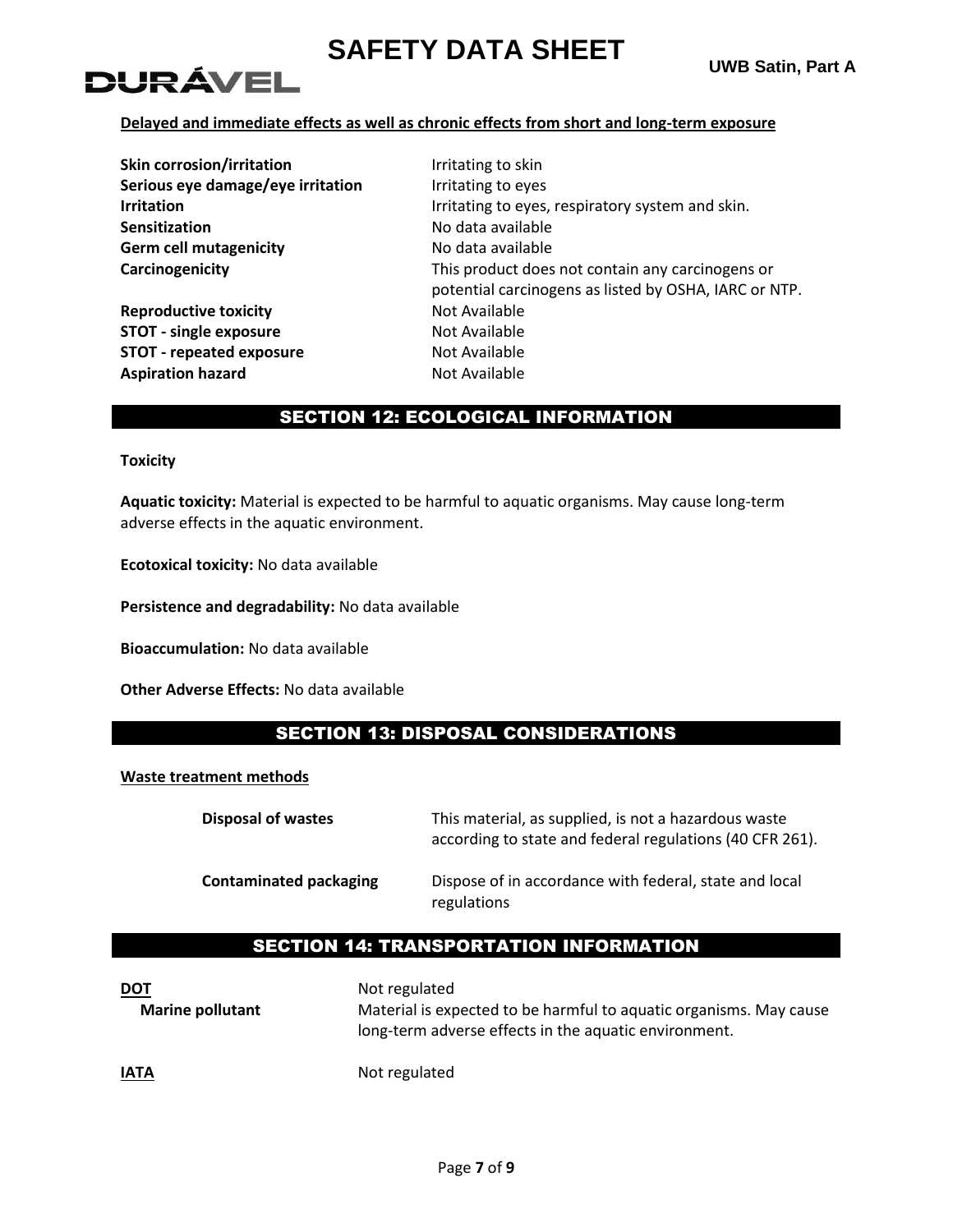# DURÁVEL

**UWB Satin, Part A**

**IMDG** Not regulated

## SECTION 15: REGULATORY INFORMATION

### **International Inventories**

| Does not comply |
|-----------------|
| Does not comply |
| Does not comply |
| Does not comply |
| Does not comply |
| Does not comply |
| Does not comply |
| Does not comply |
|                 |

#### **Legend:**

**TSCA** - United States Toxic Substances Control Act Section 8(b) Inventory **DSL/NDSL** - Canadian Domestic Substances List/Non-Domestic Substances List **EINECS/ELINCS** - European Inventory of Existing Chemical Substances/European List of Notified Chemical Substances **ENCS** - Japan Existing and New Chemical Substances **IECSC** - China Inventory of Existing Chemical Substances **KECL** - Korean Existing and Evaluated Chemical Substances **PICCS** - Philippines Inventory of Chemicals and Chemical Substances **AICS** - Australian Inventory of Chemical Substances

### **US Federal Regulations**

#### **SARA 313**

Section 313 of Title III of the Superfund Amendments and Reauthorization Act of 1986 (SARA). This product does not contain any chemicals which are subject to the reporting requirements of the Act and Title 40 of the Code of Federal Regulations, Part 372

### **SARA 311/312 Hazard Categories**

| Acute health hazard               | Yes |
|-----------------------------------|-----|
| <b>Chronic health hazard</b>      | Yes |
| <b>Fire hazard</b>                | N٥  |
| Sudden release of pressure hazard | N٥  |
| <b>Reactive hazard</b>            | N٥  |

#### **CWA (Clean Water Act)**

This product contains the following substances which are regulated pollutants pursuant to the Clean Water Act (40 CFR 122.21 and 40 CFR 122.42)

### **CERCLA**

Does not apply

#### **US State Regulations**